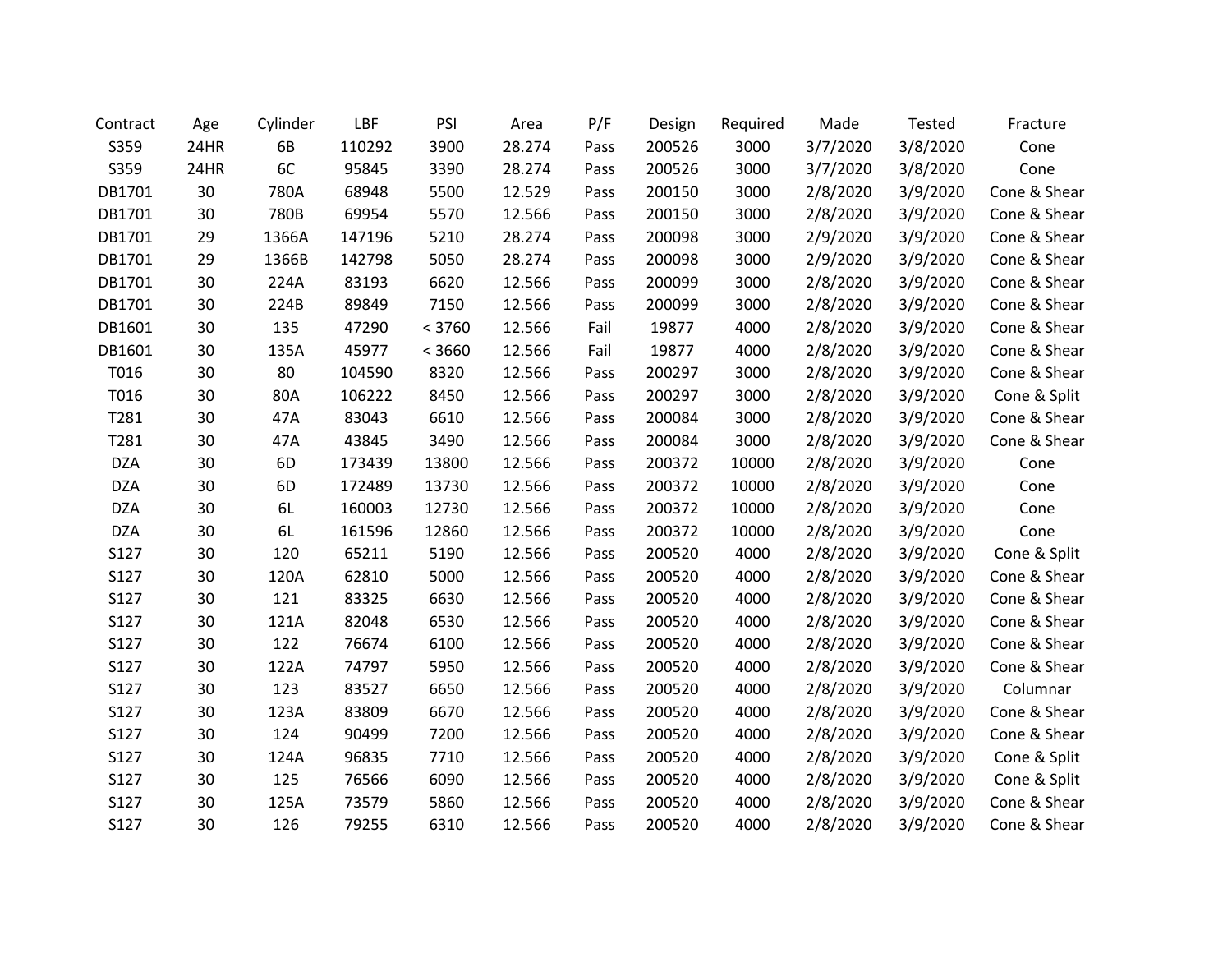| S127   | 30 | 126A  | 79603  | 6330  | 12.566 | Pass | 200520 | 4000 | 2/8/2020  | 3/9/2020  | Cone & Shear |
|--------|----|-------|--------|-------|--------|------|--------|------|-----------|-----------|--------------|
| S127   | 30 | 127   | 94981  | 7540  | 12.592 | Pass | 200520 | 4000 | 2/8/2020  | 3/9/2020  | Shear        |
| S127   | 30 | 127A  | 94994  | 7560  | 12.566 | Pass | 200520 | 4000 | 2/8/2020  | 3/9/2020  | Cone         |
| S127   | 30 | 128   | 81427  | 6480  | 12.566 | Pass | 200520 | 4000 | 2/8/2020  | 3/9/2020  | Cone & Shear |
| S127   | 30 | 128A  | 84202  | 6700  | 12.566 | Pass | 200520 | 4000 | 2/8/2020  | 3/9/2020  | Cone & Shear |
| S127   | 30 | 129   | 111617 | 8880  | 12.566 | Pass | 200520 | 4000 | 2/8/2020  | 3/9/2020  | Cone         |
| S127   | 30 | 129A  | 106037 | 8440  | 12.566 | Pass | 200520 | 4000 | 2/8/2020  | 3/9/2020  | Cone & Shear |
| S285   | 30 | 65    | 65790  | 5210  | 12.617 | Pass | 200449 | 3000 | 2/8/2020  | 3/9/2020  | Cone & Shear |
| S285   | 30 | 65A   | 66335  | 5280  | 12.566 | Pass | 200449 | 3000 | 2/8/2020  | 3/9/2020  | Cone & Split |
| R279   | 28 | 158   | 57041  | 4540  | 12.566 | Pass | 200406 | 3000 | 2/11/2020 | 3/10/2020 | Cone & Split |
| R279   | 28 | 158A  | 55387  | 4410  | 12.566 | Pass | 200406 | 3000 | 2/11/2020 | 3/10/2020 | Cone         |
| S202   | 28 | 110   | 188386 | 6660  | 28.274 | Pass | 200144 | 3000 | 2/11/2020 | 3/10/2020 | Cone         |
| S202   | 28 | 110A  | 194808 | 6890  | 28.274 | Pass | 200144 | 3000 | 2/11/2020 | 3/10/2020 | Cone         |
| 122627 | 28 | 41    | 77123  | 6140  | 12.566 | Pass | 200401 | 3000 | 2/11/2020 | 3/10/2020 | Cone         |
| 122627 | 28 | 41A   | 78879  | 6280  | 12.566 | Pass | 200401 | 3000 | 2/11/2020 | 3/10/2020 | Cone         |
| DB1701 | 28 | 177A  | 88918  | 7080  | 12.566 | Pass | 200125 | 3000 | 2/11/2020 | 3/10/2020 | Cone & Split |
| DB1701 | 28 | 177B  | 88334  | 7030  | 12.566 | Pass | 200125 | 3000 | 2/11/2020 | 3/10/2020 | Cone & Split |
| DB1701 | 28 | 781A  | 74855  | 5960  | 12.566 | Pass | 200150 | 3000 | 2/11/2020 | 3/10/2020 | Cone         |
| DB1701 | 28 | 781B  | 74149  | 5900  | 12.566 | Pass | 200150 | 3000 | 2/11/2020 | 3/10/2020 | Cone         |
| DB1701 | 28 | 2057A | 74110  | 5900  | 12.566 | Pass | 200119 | 3000 | 2/11/2020 | 3/10/2020 | Cone         |
| DB1701 | 28 | 2057B | 72373  | 5760  | 12.566 | Pass | 200119 | 3000 | 2/11/2020 | 3/10/2020 | Cone & Shear |
| DB1701 | 28 | 2057A | 69790  | 5550  | 12.566 | Pass | 200119 | 3000 | 2/11/2020 | 3/10/2020 | Cone & Shear |
| DB1701 | 28 | 2057B | 73065  | 5810  | 12.566 | Pass | 200119 | 3000 | 2/11/2020 | 3/10/2020 | Cone & Shear |
| DB1701 | 28 | 2119A | 84573  | 6710  | 12.61  | Pass | 200150 | 3000 | 2/11/2020 | 3/10/2020 | Cone & Shear |
| DB1701 | 28 | 2119B | 86603  | 6890  | 12.566 | Pass | 200150 | 3000 | 2/11/2020 | 3/10/2020 | Cone & Shear |
| P230   | 28 | 1719  | 65723  | 5230  | 12.566 | Pass | 200154 | 3000 | 2/11/2020 | 3/10/2020 | Cone         |
| P230   | 28 | 1719A | 67813  | 5400  | 12.566 | Pass | 200154 | 3000 | 2/11/2020 | 3/10/2020 | Cone         |
| R243   | 28 | 133   | 75710  | 6020  | 12.566 | Pass | 200527 | 3000 | 2/11/2020 | 3/10/2020 | Cone         |
| R243   | 28 | 133A  | 71129  | 5660  | 12.566 | Pass | 200527 | 3000 | 2/11/2020 | 3/10/2020 | Cone         |
| T154   | 28 | 56    | 156750 | 12480 | 12.566 | Pass | 19345  | 3000 | 2/11/2020 | 3/10/2020 | Columnar     |
| T154   | 28 | 56A   | 161661 | 12860 | 12.566 | Pass | 19345  | 3000 | 2/11/2020 | 3/10/2020 | Columnar     |
| T234   | 28 | 33    | 115048 | 9160  | 12.566 | Pass | 19345  | 4000 | 2/11/2020 | 3/10/2020 | Cone & Shear |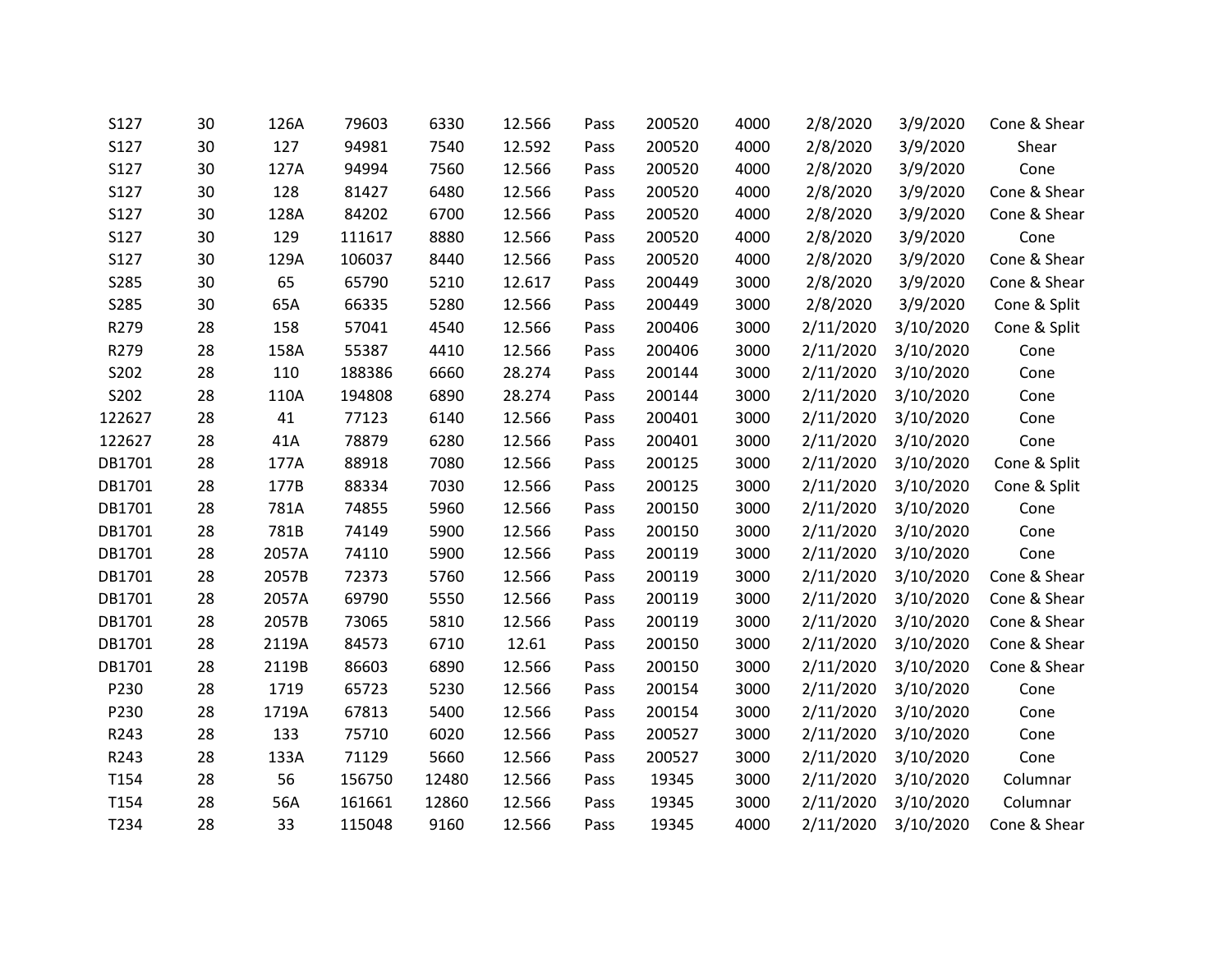| T234       | 28 | 33A          | 113882 | 9060  | 12.566 | Pass | 19345          | 4000  | 2/11/2020                                                    | 3/10/2020 | Columnar     |
|------------|----|--------------|--------|-------|--------|------|----------------|-------|--------------------------------------------------------------|-----------|--------------|
| T016       | 28 | 81           | 115155 | 9200  | 12.516 | Pass | 200297         | 3000  | 2/11/2020                                                    | 3/10/2020 | Cone         |
| T016       | 28 | 81A          | 116931 | 9310  | 12.566 | Pass | 200297         | 3000  | 2/11/2020                                                    | 3/10/2020 | Cone         |
| T296       | 28 | 2ARB         | 134640 | 10710 | 12.566 | Pass | 200031         | 7000  | 2/11/2020                                                    | 3/10/2020 | Cone         |
| T296       | 28 | 2ARB         | 140080 | 11150 | 12.566 | Pass | 200031         | 7000  | 2/11/2020                                                    | 3/10/2020 | Cone         |
| <b>DZA</b> | 28 | $\mathbf{1}$ | 107712 | 8570  | 12.566 | Pass | 200371         | 3500  | 2/11/2020                                                    | 3/10/2020 | Cone         |
| <b>DZA</b> | 28 | 1A           | 101794 | 8100  | 12.566 | Pass | 200371         | 3500  | 2/11/2020                                                    | 3/10/2020 | Cone         |
| <b>DZA</b> | 28 | 15M          | 142797 | 11360 | 12.566 | Pass | 200370         | 5500  | 2/11/2020                                                    | 3/10/2020 | Cone & Shear |
| <b>DZA</b> | 28 | 15M          | 145422 | 11570 | 12.566 | Pass | 200370         | 5500  | 2/11/2020                                                    | 3/10/2020 | Cone         |
| T283       | 28 | 4            | 76421  | 6070  | 12.598 | Pass | 200099         | 3000  | 2/11/2020                                                    | 3/10/2020 | Cone & Shear |
| T283       | 28 | 4A           | 74072  | 5890  | 12.566 | Pass | 200099         | 3000  | 2/11/2020                                                    | 3/10/2020 | Cone         |
| 106077     | 28 | G10A         | 108919 | 8670  | 12.566 | Pass | <b>GROUT</b>   | 4000  | 2/11/2020                                                    | 3/10/2020 | Cone & Shear |
| 106077     | 28 | G10A         | 79971  | 6360  | 12.566 | Pass | <b>GROUT</b>   | 4000  | 2/11/2020                                                    | 3/10/2020 | Columnar     |
| T103       | 28 | 8            | 83809  | 6670  | 12.566 | Pass | <b>BAG MIX</b> | 3000  | 2/12/2020                                                    | 3/11/2020 | Cone & Shear |
| T103       | 28 | 8A           |        |       |        |      |                |       | Only one cylinder arrived. The other was lost on the jobsite |           |              |
| T154       | 28 | 57           | 78909  | 6280  | 12.566 | Pass | 19345          | 3000  | 2/12/2020                                                    | 3/11/2020 | Cone & Shear |
| T154       | 28 | 57A          | 61695  | 4910  | 12.566 | Pass | 19345          | 3000  | 2/12/2020                                                    | 3/11/2020 | Columnar     |
| T924       | 28 | 12           | 112298 | 8910  | 12.61  | Pass | <b>BAG MIX</b> | 3000  | 2/12/2020                                                    | 3/11/2020 | Cone & Shear |
| T924       | 28 | 12A          | 111333 | 8860  | 12.566 | Pass | <b>BAG MIX</b> | 3000  | 2/12/2020                                                    | 3/11/2020 | Columnar     |
| 106077     | 28 | 15A          | 87137  | 6930  | 12.566 | Pass | 200286         | 3000  | 2/12/2020                                                    | 3/11/2020 | Cone & Shear |
| 106077     | 28 | 15A          | 87091  | 6930  | 12.566 | Pass | 200286         | 3000  | 2/12/2020                                                    | 3/11/2020 | Cone & Shear |
| 121515     | 29 | 10           | 64096  | 5100  | 12.566 | Pass | 200063         | 3000  | 2/11/2020                                                    | 3/11/2020 | Cone & Split |
| 121515     | 29 | 10A          | 65137  | 5180  | 12.566 | Pass | 200063         | 3000  | 2/11/2020                                                    | 3/11/2020 | Cone & Shear |
| Q029       | 28 | 448A         | 57668  | 4590  | 12.566 | Pass | 200058         | 3000  | 2/12/2020                                                    | 3/11/2020 | Cone & Shear |
| Q029       | 28 | 448A         | 58018  | 4620  | 12.566 | Pass | 200058         | 3000  | 2/12/2020                                                    | 3/11/2020 | Cone & Shear |
| T079       | 28 | 81A          | 67799  | 5400  | 12.566 | Pass | 20065          | 3000  | 2/12/2020                                                    | 3/11/2020 | Cone         |
| T079       | 28 | 81A          | 68233  | 5430  | 12.566 | Pass | 20065          | 3000  | 2/12/2020                                                    | 3/11/2020 | Cone         |
| DB1801     | 28 | 21ARK        | 160050 | 12740 | 12.566 | Pass | 19038          | 10000 | 2/12/2020                                                    | 3/11/2020 | Cone         |
| DB1801     | 28 | 21ARK        | 172203 | 13700 | 12.566 | Pass | 19038          | 10000 | 2/12/2020                                                    | 3/11/2020 | Cone         |
| 122627     | 28 | 43           | 85250  | 6780  | 12.566 | Pass | 200401         | 3000  | 2/13/2020                                                    | 3/12/2020 | Cone         |
| 122627     | 28 | 43A          | 81355  | 6470  | 12.566 | Pass | 200401         | 3000  | 2/13/2020                                                    | 3/12/2020 | Cone & Shear |
| DB1701     | 28 | 178A         | 86872  | 6910  | 12.566 | Pass | 200147         | 3000  | 2/13/2020                                                    | 3/12/2020 | Cone         |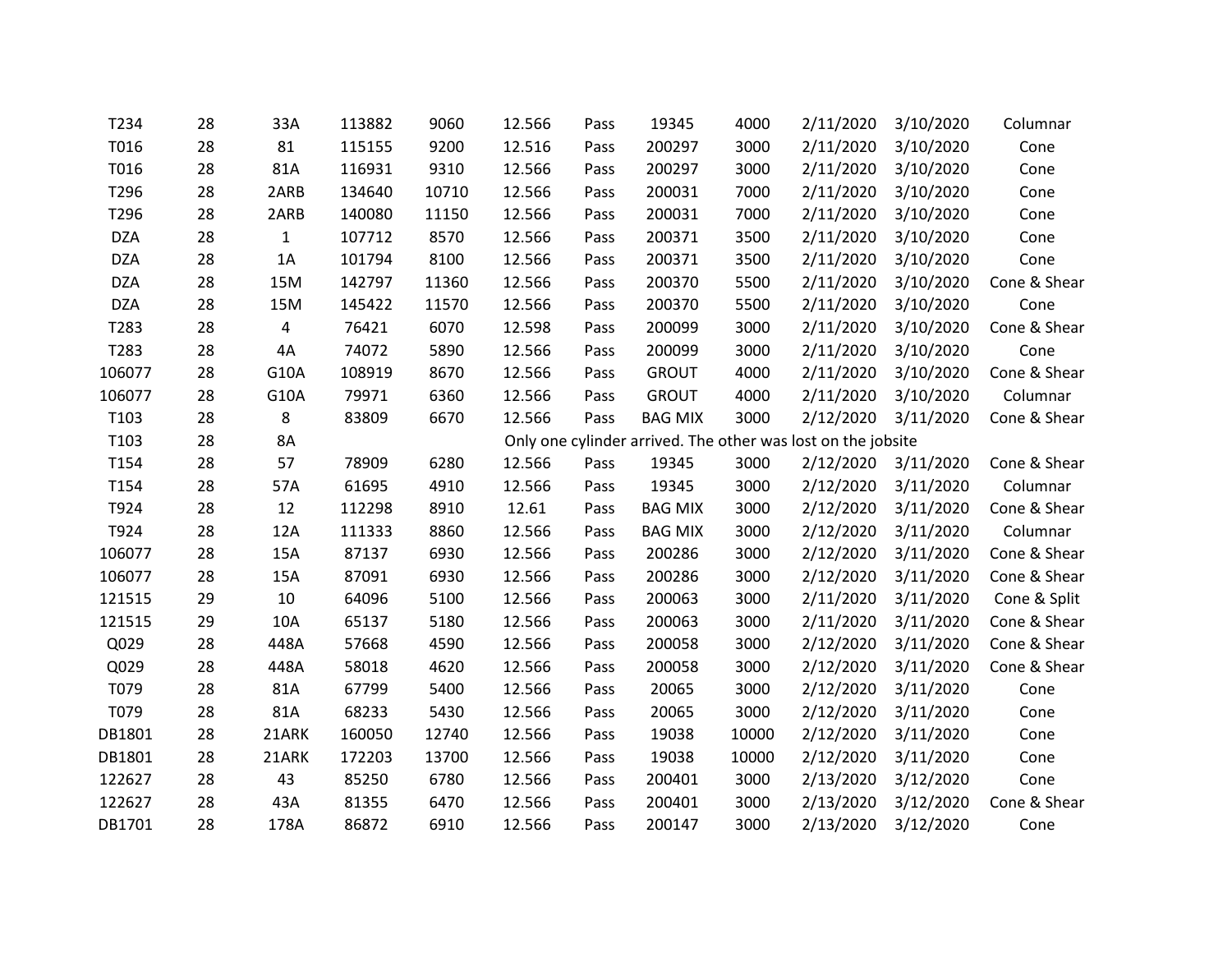| DB1701 | 28 | 178B          | 84003  | 6680  | 12.566 | Pass | 200147         | 3000 | 2/13/2020 | 3/12/2020 | Cone         |
|--------|----|---------------|--------|-------|--------|------|----------------|------|-----------|-----------|--------------|
| DB1701 | 28 | 782A          | 93170  | 7410  | 12.566 | Pass | 200150         | 3000 | 2/13/2020 | 3/12/2020 | Cone         |
| DB1701 | 28 | 782B          | 94522  | 7520  | 12.566 | Pass | 200150         | 3000 | 2/13/2020 | 3/12/2020 | Cone & Shear |
| DB1701 | 28 | 2059A         | 148495 | 5250  | 28.274 | Pass | 200098         | 3000 | 2/13/2020 | 3/12/2020 | Cone & Split |
| DB1701 | 28 | 2059B         | 145651 | 5150  | 28.274 | Pass | 200098         | 3000 | 2/13/2020 | 3/12/2020 | Cone & Split |
| 122627 | 28 | 43            | 82921  | 6600  | 12.566 | Pass | 200401         | 3000 | 2/13/2020 | 3/12/2020 | Cone         |
| 122627 | 28 | 43A           | 84104  | 6690  | 12.566 | Pass | 200401         | 3000 | 2/13/2020 | 3/12/2020 | Cone         |
| R260   | 28 | <b>IR327A</b> | 79273  | 6310  | 12.566 | Pass | 200509         | 3000 | 2/13/2020 | 3/12/2020 | Cone         |
| R260   | 28 | <b>IR327B</b> | 78284  | 6230  | 12.566 | Pass | 200509         | 3000 | 2/13/2020 | 3/12/2020 | Shear        |
| T011   | 28 | 38            | 62172  | 4960  | 12.535 | Pass | 200230         | 3000 | 2/13/2020 | 3/12/2020 | Columnar     |
| T011   | 28 | 38A           | 66496  | 5290  | 12.566 | Pass | 200230         | 3000 | 2/13/2020 | 3/12/2020 | Cone         |
| T234   | 28 | 34            | 160693 | 12790 | 12.566 | Pass | 19345          | 4000 | 2/13/2020 | 3/12/2020 | Cone & Shear |
| T234   | 28 | 34A           | 138836 | 11050 | 12.566 | Pass | 19345          | 4000 | 2/13/2020 | 3/12/2020 | Columnar     |
| Q031   | 28 | 492           | 103384 | 8230  | 12.566 | Pass | 200298         | 3000 | 2/13/2020 | 3/12/2020 | Cone         |
| Q031   | 28 | 492A          | 101964 | 8110  | 12.566 | Pass | 200298         | 3000 | 2/13/2020 | 3/12/2020 | Cone         |
| S307   | 28 | 21            | 82637  | 6580  | 12.566 | Pass | 200396         | 3000 | 2/13/2020 | 3/12/2020 | Cone & Shear |
| S307   | 28 | 21A           | 77502  | 6170  | 12.566 | Pass | 200396         | 3000 | 2/13/2020 | 3/12/2020 | Cone & Shear |
| S202   | 28 | 111           | 65527  | 5210  | 12.566 | Pass | 200150         | 3000 | 2/13/2020 | 3/12/2020 | Cone         |
| S202   | 28 | 111A          | 65100  | 5180  | 12.566 | Pass | 200150         | 3000 | 2/13/2020 | 3/12/2020 | Cone         |
| T924   | 28 | 13            | 84644  | 6740  | 12.566 | Pass | <b>BAG MIX</b> | 3000 | 2/13/2020 | 3/12/2020 | Columnar     |
| T924   | 28 | 13A           | 88228  | 7020  | 12.566 | Pass | <b>BAG MIX</b> | 3000 | 2/13/2020 | 3/12/2020 | Columnar     |
| 106077 | 28 | G11A          | 102261 | 8140  | 12.566 | Pass | <b>GROUT</b>   | 4000 | 2/13/2020 | 3/12/2020 | Columnar     |
| 106077 | 28 | G11A          | 95822  | 7630  | 12.566 | Pass | <b>GROUT</b>   | 4000 | 2/13/2020 | 3/12/2020 | Columnar     |
| 106077 | 28 | G12A          | 99225  | 7900  | 12.566 | Pass | <b>GROUT</b>   | 4000 | 2/13/2020 | 3/12/2020 | Columnar     |
| 106077 | 28 | G12A          | 83105  | 6610  | 12.566 | Pass | <b>GROUT</b>   | 4000 | 2/13/2020 | 3/12/2020 | Columnar     |
| Q029   | 28 | 449A          | 66120  | 5260  | 12.566 | Pass |                | 3000 | 2/13/2020 | 3/12/2020 | Cone         |
| Q029   | 28 | 449A          | 64961  | 5170  | 12.566 | Pass |                | 3000 | 2/13/2020 | 3/12/2020 | Cone         |
| R295   | 28 | 92A           | 82276  | 6550  | 12.566 | Pass | 200203         | 3000 | 2/13/2020 | 3/12/2020 | Cone         |
| R295   | 28 | 92A           | 79886  | 6360  | 12.566 | Pass | 200203         | 3000 | 2/13/2020 | 3/12/2020 | Cone & Shear |
| S009   | 28 | 17A           | 76684  | 6080  | 12.617 | Pass | 200283         | 3000 | 2/13/2020 | 3/12/2020 | Cone         |
| S009   | 28 | 17A           | 76862  | 6120  | 12.566 | Pass | 200283         | 3000 | 2/13/2020 | 3/12/2020 | Cone         |
| T013   | 28 | 3A            | 67823  | 5400  | 12.566 | Pass | 200216         | 3000 | 2/13/2020 | 3/12/2020 | Cone & Split |